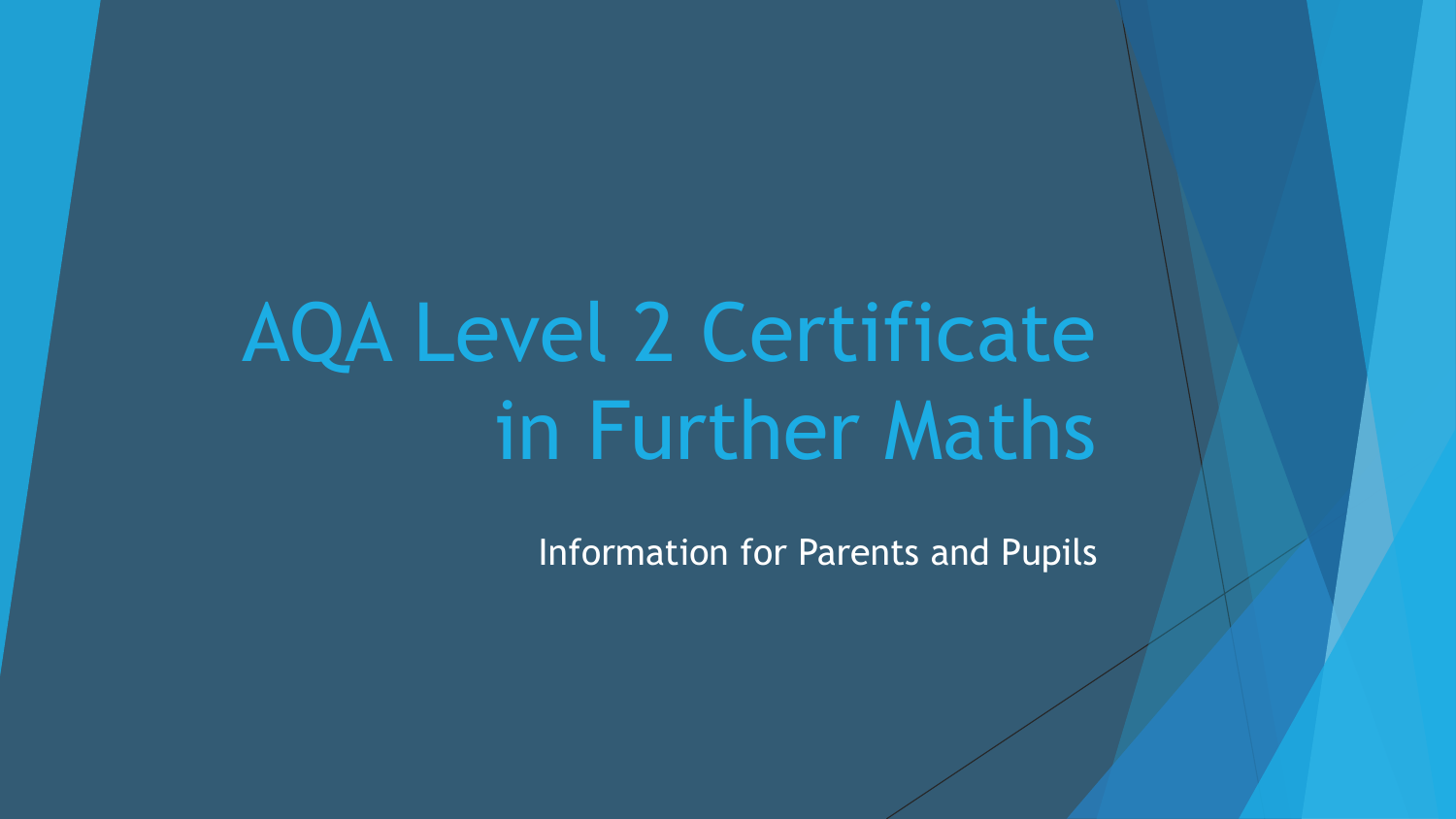## What the board says:

The AQA Level 2 Certificate in Further Maths places an emphasis on higher order technical proficiency, rigorous argument and problem-solving skills. It gives high achieving students an introduction to AS level topics that will help them to develop skills in:

- Algebra
- **Geometry**
- **Calculus**
- Matrices
- **Trigonometry**
- Functions
- Graphs.

Assessment is linear: paper 1, the written paper (non-calculator) carries 50 per cent of marks and paper 2, written paper (calculator) carries 50 per cent of marks.

This qualification is suitable for students who already have or are expected to get grades 7-9 in GCSE Mathematics and who are likely to progress to A-level study in Mathematics and possibly Further Mathematics.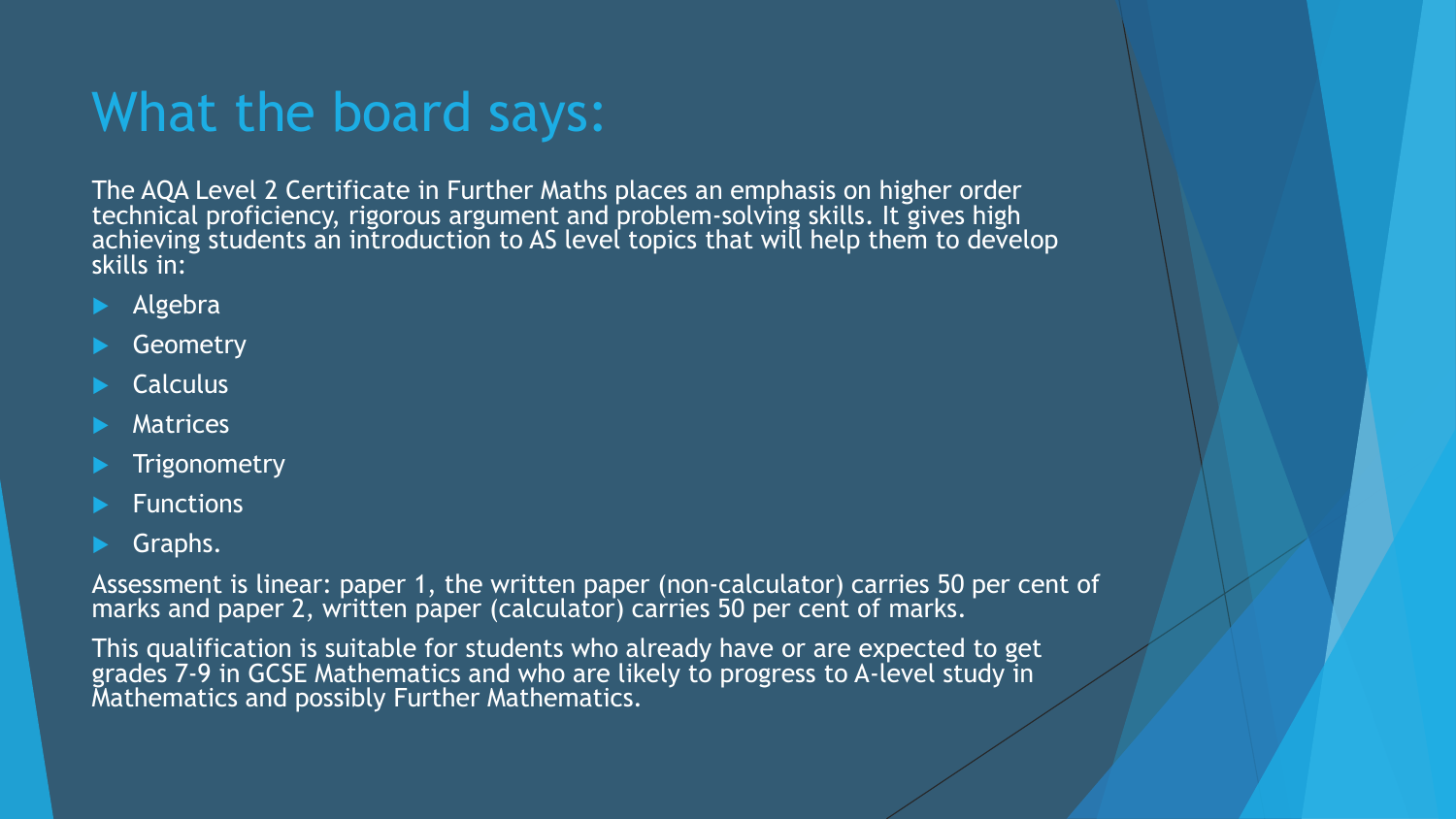### Course content…

- Number Fractions, Decimals, Percentage, Proportion, Ratio, Surds, Product rule for counting.
- Algebra Functions, Expanding and Factorising, Algebraic fractions, Formulae, Factor Theorem, Binomial Expansion, Completing the square, Graph sketching, Solving Equations, Simultaneous equations (up to 3 unknowns), Inequalities (including more complicated quadratic inequalities), Indices, Proof, Sequences (including limit as *n* tends to infinity).
- Coordinate Geometry Straight lines, Circles.
- Calculus Understand differentiation and gradients in terms of rates of change, Differentiate polynomial functions, find equations of tangents and normals, find stationary points, sketch curves using stationary points, second order differentiation.
- Matrices Multiply 2x1 and 2x2 matrices, understand the identity matrix, transform the unit square using matrices.
- Geometry Angle properties, Area, Perimeter, Circumference, Volume, Geometric proof, Trigonometry, Pythagoras's Theorem, Trigonometric graphs.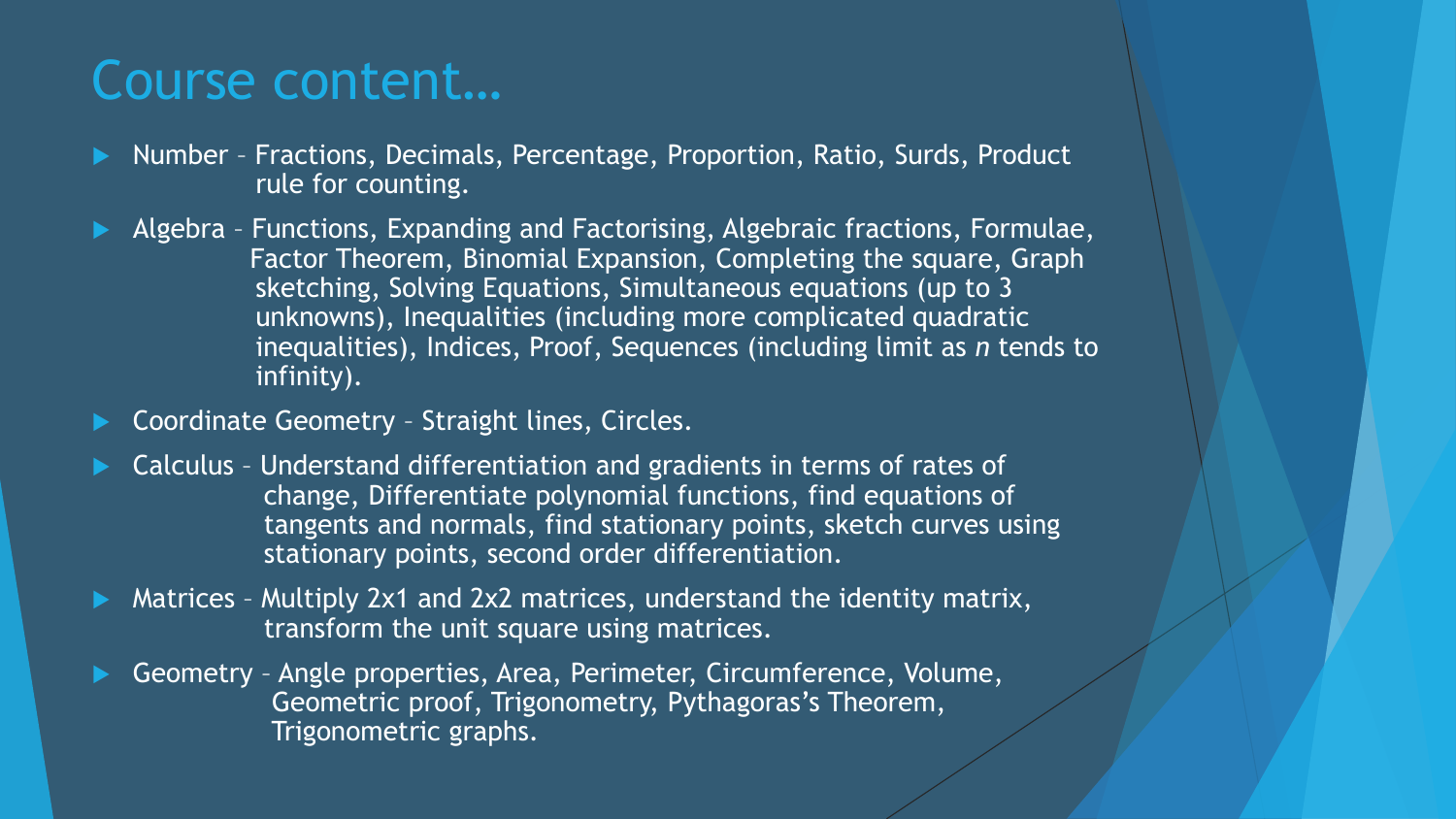### Course content…

- Number Fractions, Decimals, Percentage, Proportion, Ratio, Surds, Product rule for counting
- Algebra Functions, Expanding and Factorising, Algebraic fractions, Formulae, Factor Theorem, Binomial Expansion, Completing the square, Graph sketching, Solving Equations, Simultaneous equations (up to 3 unknowns), Inequalities (including more complicated quadratic inequalities), Indices, Proof, Sequences (including limit as *n* tends to infinity).
- Coordinate Geometry Straight lines, Circles.
- Calculus Understand differentiation and gradients in terms of rates of change, Differentiate polynomial functions, find equations of tangents and normals, find stationary points, sketch curves using stationary points, second order differentiation.
- Matrices Multiply 2x1 and 2x2 matrices, understand the identity matrix, transform the unit square using matrices.
- Geometry Angle properties, Area, Perimeter, Circumference, Volume, Geometric proof, Trigonometry, Pythagoras's Theorem, Trigonometric graphs.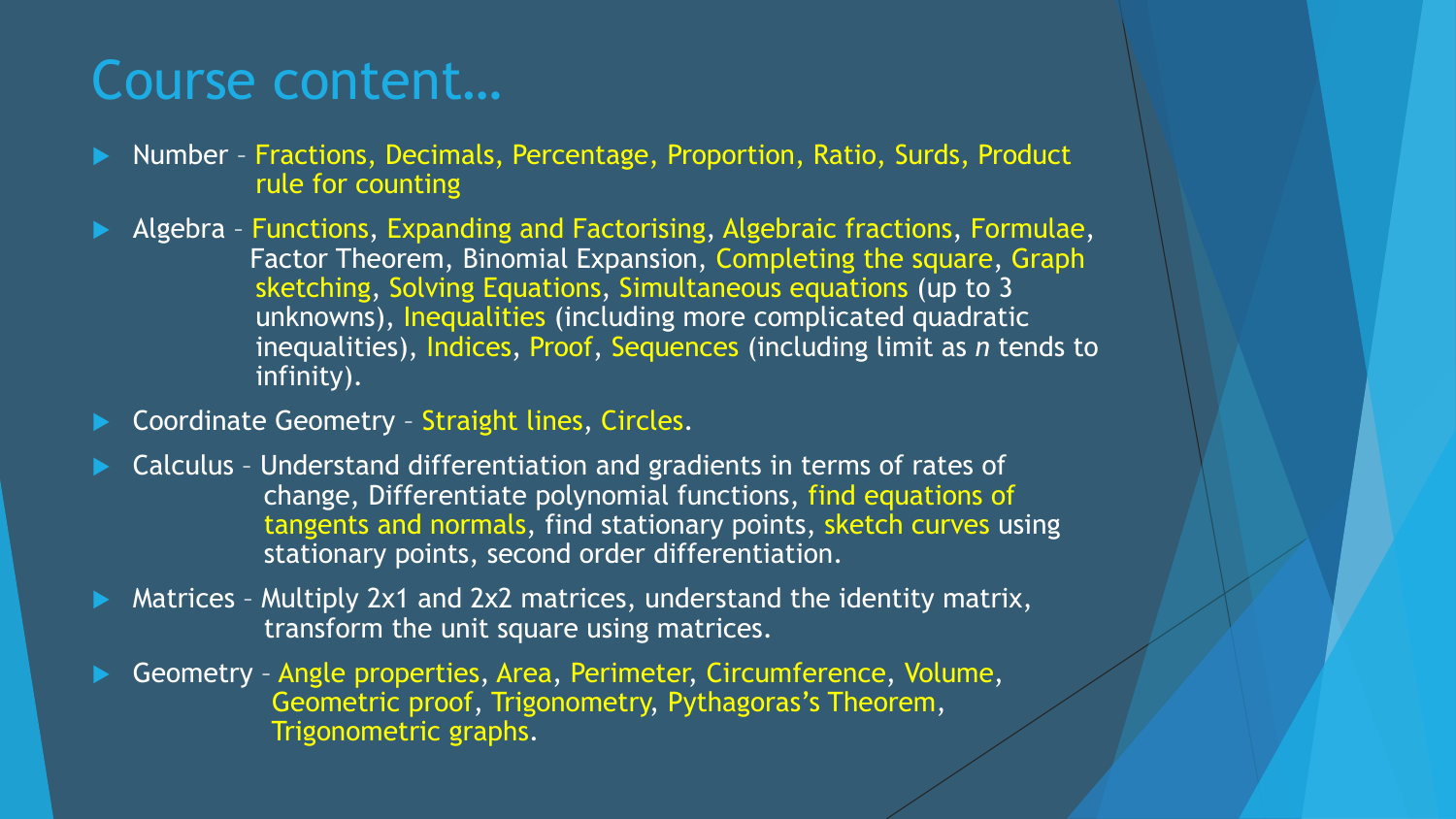## **Delivery**

- $\blacktriangleright$  The extra parts of the course will be delivered in a 75 minute each week after school on Friday starting at 3:15 pm, along with homework.
- $\blacktriangleright$  Pupils will be required to purchase and bring a textbook
- ▶ We will also make revision guides available to purchase alongside GCSE materials in Year 11.

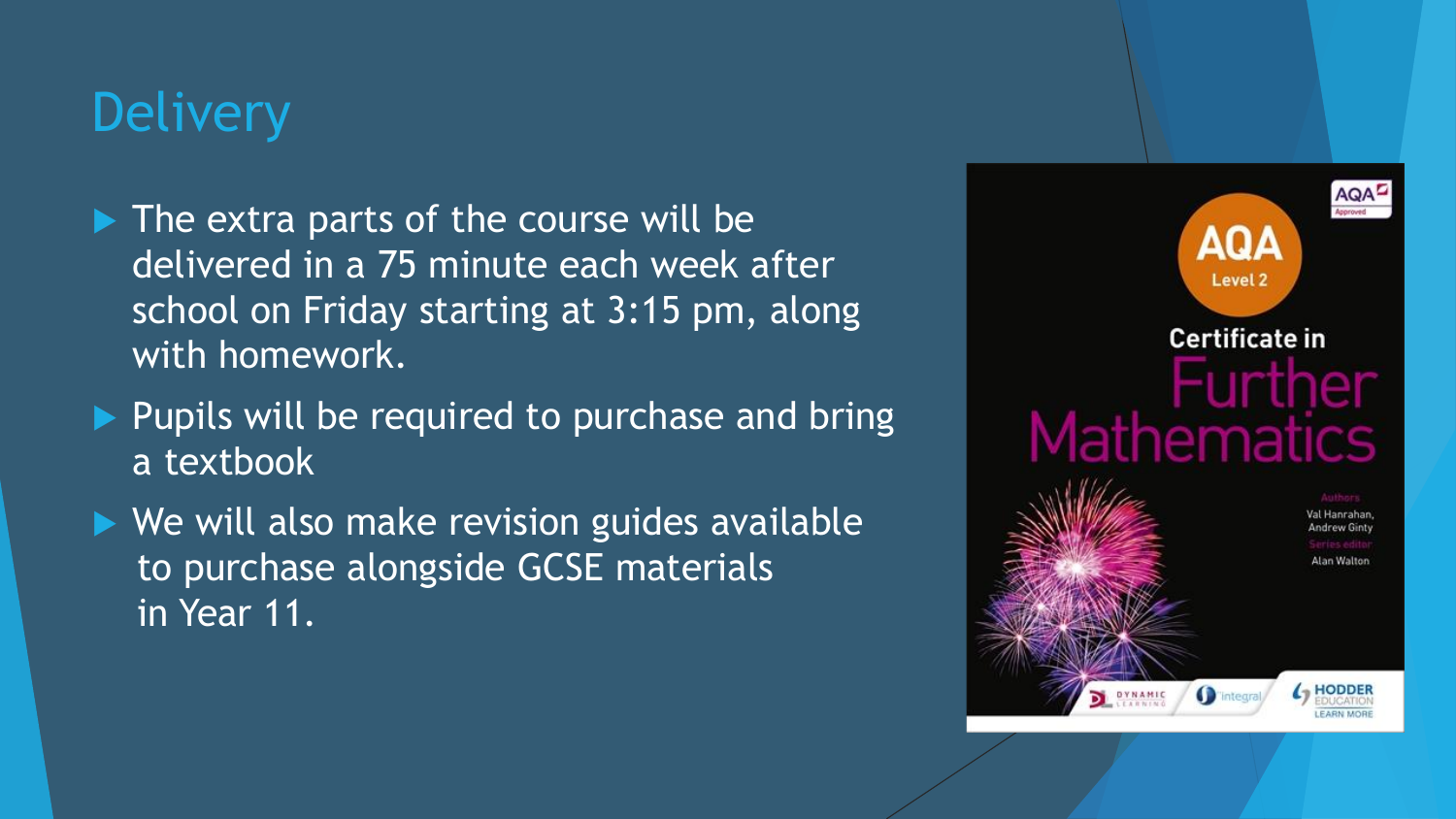# **Grading**

- ▶ Possible grades awarded: 5 to 9. Below 5 there is an allowed grade of a 4. If a pupil scores below grade 4 they will receive a U.
- ▶ Out of a scaled score of 160 (80 on non-calculator and 80 on calculator) grades for last 6 years prior to 2020 have been awarded at:

|                         | 2019 | 2018 | 2017 | 2016 | 2015 | 2014 | <b>Average</b><br>% |
|-------------------------|------|------|------|------|------|------|---------------------|
| $\Lambda^{\wedge}$      | 85.7 | 85.7 | 85.1 | 84.6 | 80.0 | 82.3 | 83.9                |
| $\mathsf{A}^*$          | 70.3 | 69.1 | 67.4 | 66.9 | 63.4 | 65.1 | 67.0                |
| $\overline{\mathsf{A}}$ | 54.9 | 52.6 | 50.3 | 49.1 | 46.9 | 48.6 | 50.4                |
| $\overline{B}$          | 40.6 | 37.7 | 35.4 | 34.8 | 34.3 | 34.3 | 36.2                |
| $\mathsf{C}$            | 26.3 | 22.9 | 20.6 | 21.1 | 22.3 | 20.6 | 22.3                |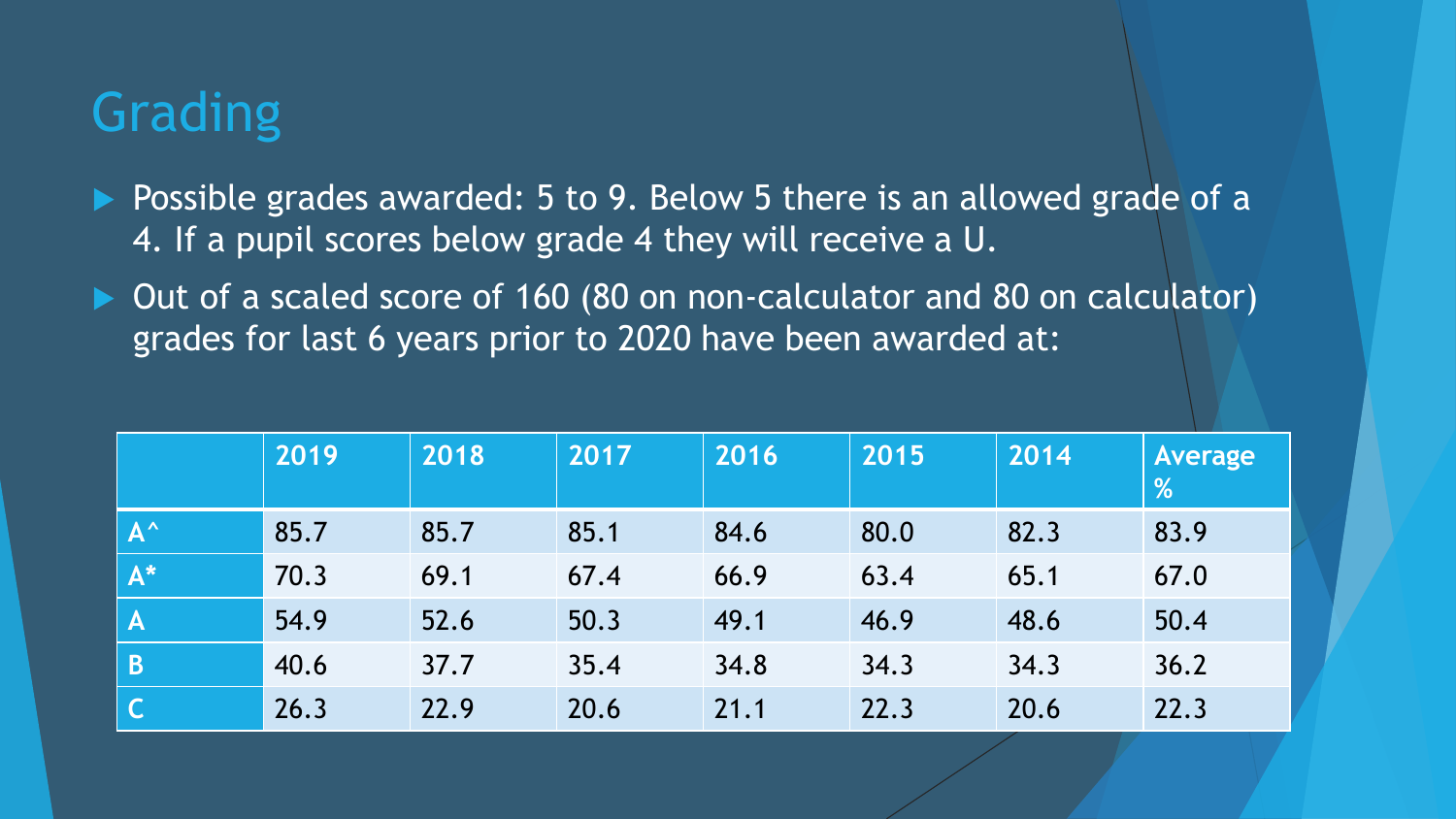#### Exam dates and fees

▶ The provisional timetable for Summer 2023 has not yet been released but Further Maths is typically after all other GCSEs sat at Brockington.

There are no fees for entry to the exam, however if a pupil withdraws from the exam then fees may be payable.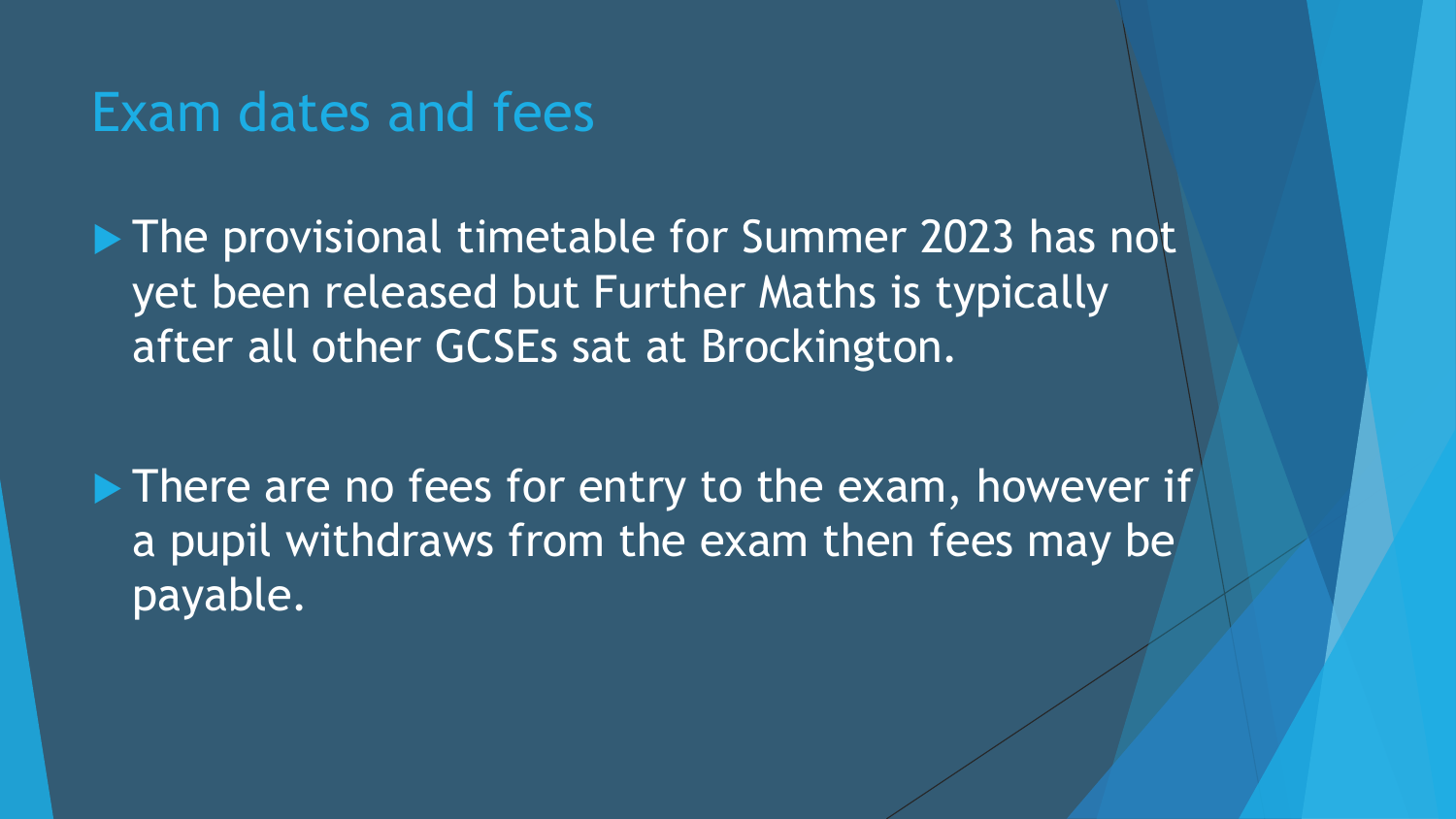## Signing up

- Pupils should see/email me personally to inform that they wish to join the class for next year.
- ▶ Their in-school email address will be added to a mailing list which will be used to inform of any deadlines approaching and communicate changes to any sessions.
- $\blacktriangleright$  I will send a test email to the mailing list on Monday 4<sup>th</sup> July; if the pupil doesn't receive an email in their school email inbox on this day then they haven't signed up. This email will include a link to the text book and a copy of the prephomework.
- A register will be kept and attendance issues dealt with as per any other lesson.
- In January pupils will be given the choice whether they wish to be entered for the exam; those that indicate they do will be given further details.